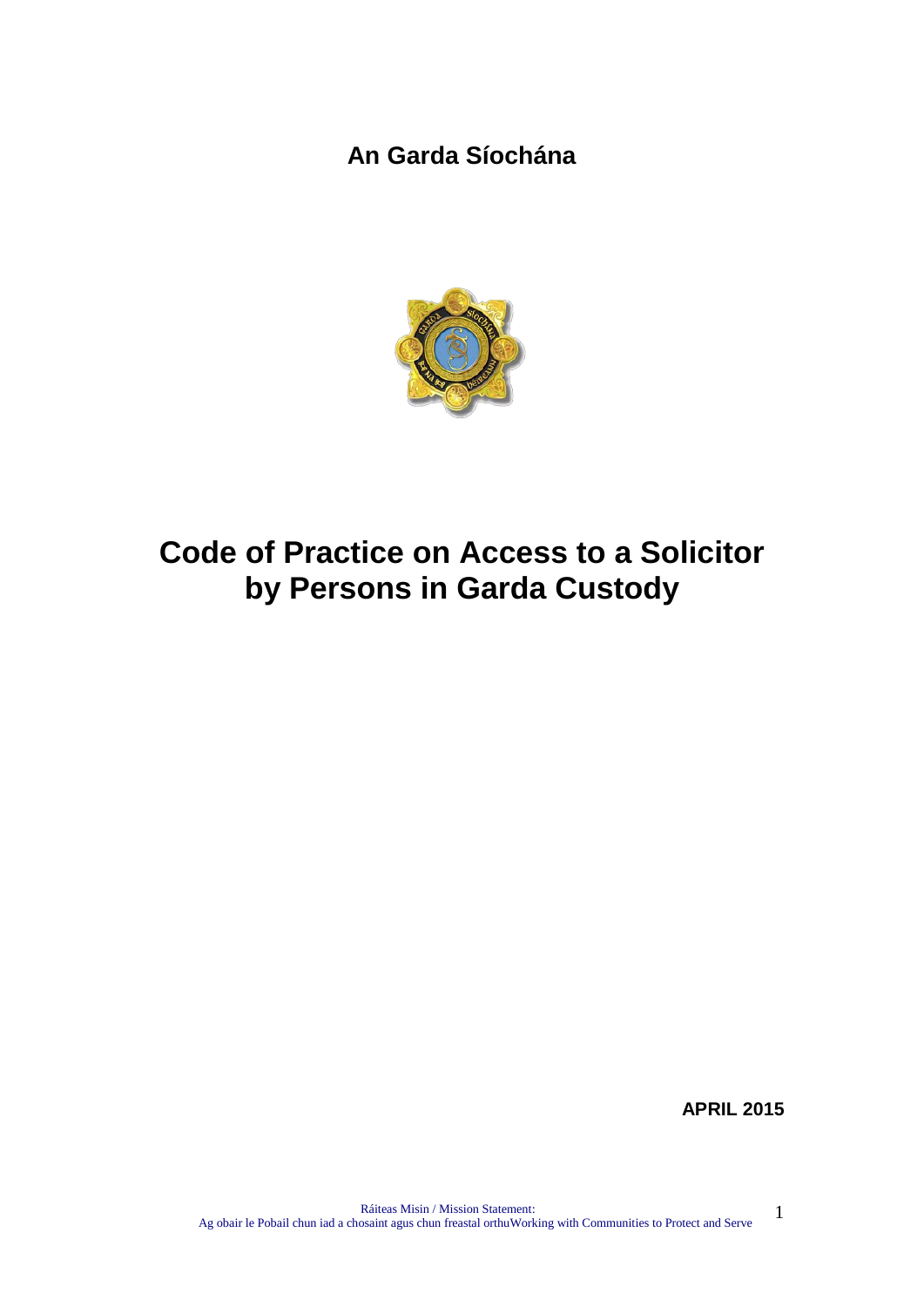# **1 Introduction**

The purpose of this Code of Practice is to ensure that members of An Garda Síochána ("members") develop constructive, professional and courteous relationships with solicitors while engaging with arrested/detained persons. An appreciation of each other's role is important. This Code of Practice aims to streamline the interaction between An Garda Síochána and solicitors in relation to arrested/detained persons. It aims to ensure consistency of approach, taking into account a suspect's right to a fair trial and to provide practical guidance for the member in charge and those tasked with interviewing suspects.

The solicitor's only role in the Garda station should be to protect and advance the legal rights of their client. The responsibility of An Garda Síochána is much wider than that of the solicitor. In addition to a legal duty to be fair to suspects, members have the added responsibility of fairly representing the interests of victims/witnesses of crime and society generally. In turn, members are entitled to expect that solicitors will discharge their duties to their clients in a courteous and professional manner and that they will understand the responsibilities and duties of members, as they would wish to be understood themselves.

To assist in streamlining the interaction between An Garda Síochána and solicitors this Code of Practice will be shared with the Law Society of Ireland.

The Code of Practice is timely because of the recent advice of the Director of Public Prosecutions that a suspect may have a solicitor present during interview.

## **2 The Law**

The Criminal Justice Act 1984 (the 1984 Act) and the Criminal Justice Act 1984 (Treatment of Persons in Custody in Garda Síochána Stations) Regulations 1987 and 2006 (the Custody Regulations) provide that where a person is arrested/detained at a Garda station he/she must be informed *"that he is entitled to consult a solicitor."* Consultation includes by means of telephone. The member in charge must ensure that the detainee is informed without delay of his entitlement to consult a solicitor and, at the request of the detainee, that the solicitor be informed accordingly. The Supreme Court in the case of DPP v Healy [[1](#page-0-0)990] ILRM 313<sup>1</sup>, established the right of reasonable access to a solicitor as a constitutional right.

The Supreme Court in the case of **People (DPP) v Gormley[2](#page-1-0)** examined the entitlement not to be interrogated without first having access to a solicitor. The following can be gleaned from this case:

- *"… the need for basic fairness, which is inherent in the requirement of trial in due course of law under Article 38.1 of the Constitution, carries with it, at least in general terms and potentially subject to exceptions, an entitlement not to be interrogated after a request for a lawyer has been made and before that lawyer has become available to tender the requested advice" [3](#page-1-1)*
- *"the entitlement not to self-incriminate incorporates an entitlement to legal advice in advance of mandatory questioning of a suspect in custody."[4](#page-1-2)*
- *"… [t]he right to a trial in due course of law encompasses a right to early access to a lawyer after arrest and the right not to be interrogated without*

Ag obair le Pobail chun iad a chosaint agus chun freastal orthuWorking with Communities to Protect and Serve

<span id="page-1-3"></span><span id="page-1-0"></span><sup>&</sup>lt;sup>1</sup> See also DPP v Madden [1977] IR 336; DPP v Buck [2002] 2 IR 268; DPP v McCrea [2010] IESC 60.<br><sup>2</sup> 6<sup>th</sup> March 2014, Supreme Court, Mr Justice Clarke, para 9.2.<br><sup>3</sup> Ibid. para 9.2.

<span id="page-1-2"></span><span id="page-1-1"></span>

*<sup>4</sup> Ibid, para 9.13.*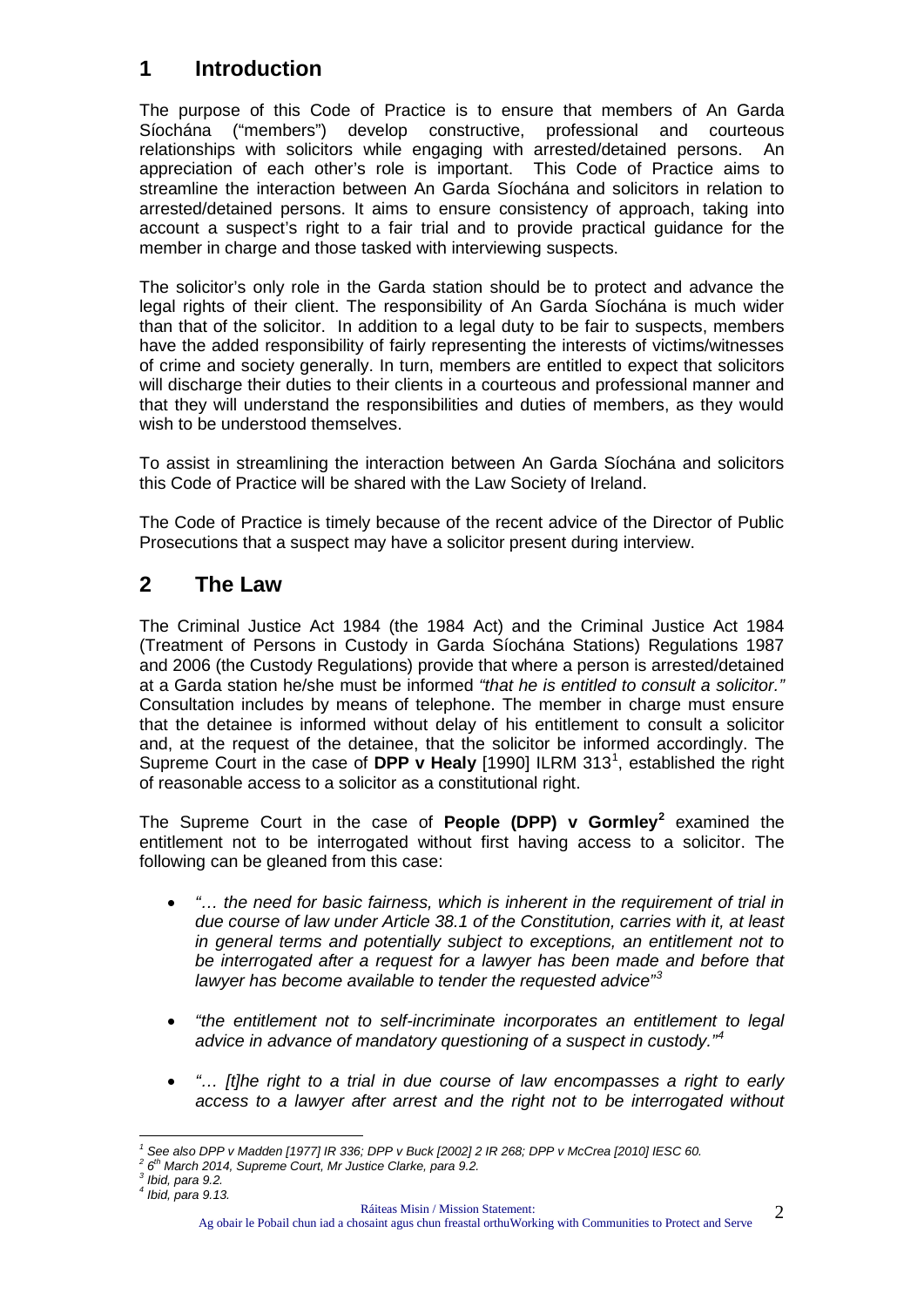*having had an opportunity to obtain such advice. The conviction of a person wholly or significantly on the basis of evidence obtained contrary to those constitutional entitlements represents a conviction following an unfair trial process.[5](#page-1-3)*

• If any exceptions to the right to legal advice before interrogation *"are to be recognised, then it would be necessary that there be wholly exceptional circumstances involving a pressing and compelling need to protect other major constitutional rights such as the right to life".[6](#page-2-0)*

Following the decision of the Supreme Court in the Gormley case (and the related case of White) the Director of Public Prosecutions advised the Garda Commissioner that if requested a suspect was entitled to have a solicitor present during interview in custody. This was in addition to the right to consult a solicitor before interview. Furthermore, the Director of Public Prosecutions has advised that all suspects detained in Garda stations for questioning be advised, in advance of any questioning, that they may request a solicitor to be present at interview.

Therefore, a suspect in Garda custody, unless he/she expressly waives his/her right to be given legal advice, should not be interviewed prior to him/her obtaining legal advice except in wholly exceptional circumstances involving a pressing and compelling need to protect other major constitutional rights such as the right to life or where there is a clear waiver of the right by the suspect.<sup>[7](#page-2-1)</sup>

## **3 Solicitor**

The 1984 Act and the Custody Regulations, in relation to an arrested/detained persons' entitlement to legal advice, refers to an entitlement to consult a **solicitor**. In this respect, reference to a solicitor means a solicitor who is qualified to practice.<sup>[8](#page-2-2)</sup> It should be noted that no solicitor shall practise as a solicitor unless a practising certificate in respect of him/her is in force. $9$  If a member has any doubt as to the professional standing of any person claiming to be a solicitor, a complete list of practising solicitors is available on the Law Society Website: [www.lawsociety.ie](http://www.lawsociety.ie/)<sup>[10](#page-2-4)</sup> Legal executives or apprentice solicitors (on their own) are not permitted to sit in on an interview. If practicable and accommodation permitting and with the agreement of the member in charge and the suspect, an apprentice solicitor may accompany a solicitor during an interview or a trainee member may be present during an interview however, an apprentice solicitor or a trainee member is not permitted to take any part in the interview. All attempts to contact a solicitor should be recorded in the Custody Record.

The issue of payment is a matter between the solicitor and client. In certain circumstances the detainee would be eligible for legal aid.

## **4 Interaction with a Solicitor**

Members involved in the arrest, investigation or detention of a suspect must also ensure that they plan and prepare for any interaction with a solicitor.

An attempt should be made to contact the solicitor without delay after a request has been made by the suspect.

<span id="page-2-3"></span>

Ag obair le Pobail chun iad a chosaint agus chun freastal orthuWorking with Communities to Protect and Serve 3

<span id="page-2-0"></span>*<sup>5</sup> Ibid, para 9.13.*

<span id="page-2-1"></span>*<sup>6</sup> Ibid, para 9.14. <sup>7</sup> See paragraph 8 in relation to waiver.*

<span id="page-2-2"></span>*<sup>8</sup> Section 54 of the Solicitors Act 1954 as substituted by section 62 of the Solicitors (Amendment) Act 1994. <sup>9</sup> Section 56(1) of the Solicitors (Amendment) Act 1994.*

<span id="page-2-5"></span><span id="page-2-4"></span>*<sup>10</sup> A list of available solicitors on a Divisional basis will be available on this website in early 2015 which will be updated on a regular basis by the Law Society.*

Ráiteas Misin / Mission Statement: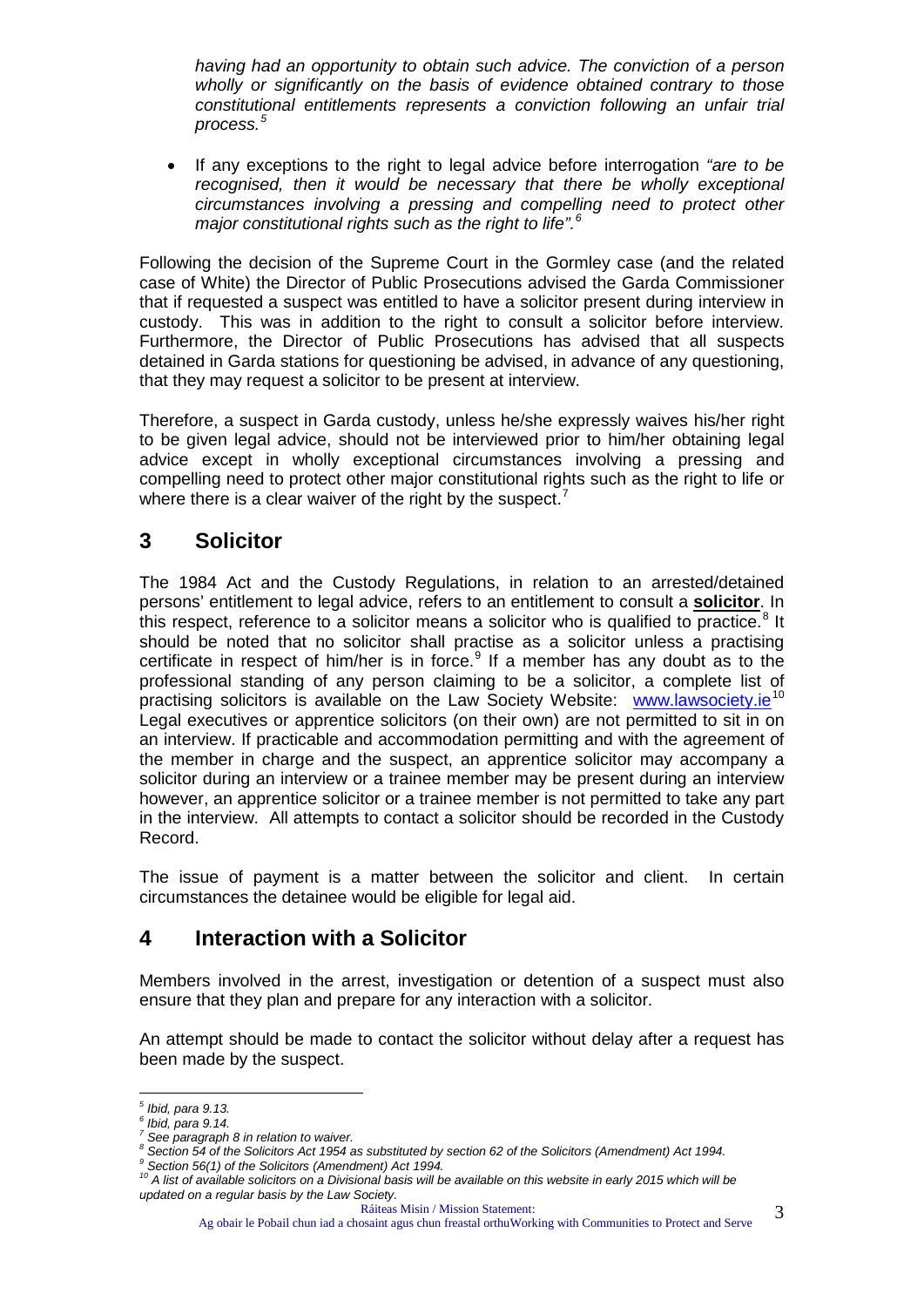Unless there is a reason which may prevent a suspect from being able to receive an initial telephone consultation with a solicitor, for example, due to intoxication/violent behaviour, there is an expectation that the telephone consultation will take place within 30 minutes of the call from the Garda station to the solicitor. Where this does not happen, the member in charge should telephone the solicitor again to assess when a telephone call from a solicitor can be expected. Where after repeated attempts it is not possible to contact the solicitor, the suspect should be offered an opportunity to choose another solicitor.

In the event that a suspect does not know or nominate a solicitor, but is seeking legal advice, it will fall to An Garda Síochána to contact a solicitor on his/her behalf. In these circumstances it is prudent for the member in charge to provide the suspect with a list of solicitors practising in the locality and contact the solicitor of his/her choice. The detention of a suspect may be considered unlawful if An Garda Síochána deliberately contacts a solicitor who, on account of distance<sup>[11](#page-2-5)</sup> from the station or some other factor, is likely to take a considerable time to arrive at the station.

Members must be cognisant of the manner in which they deal with suspects in Garda stations; ensuring that they do not say or do anything that could be construed as attempting to dissuade the suspect from availing of their entitlements.

To facilitate visits and ensure visitor safety, a solicitor should only be admitted past the reception/public area of the station for the purpose of consultation with the person detained, consultation with an investigating Garda or presence during interview. Solicitors are permitted to remain in the reception/public area of the station between interviews.

The solicitor should be facilitated, with all consultations being held in an interview room or a consultation room as appropriate.

In order to protect the solicitor from contact with other potentially violent prisoners, to protect prisoners' privacy rights and to protect ongoing business of An Garda Síochána, a solicitor should not be left unattended inside the reception area of the station. A solicitor will not be permitted to visit the cell area to impart information to their client. The fact of any interactions between the solicitor and the detainee should be recorded in the Custody Record of the prisoner concerned.

On arrival at the station the solicitor should be asked not to provide any item to any prisoner without the permission of the member in charge. The solicitor should be informed that the prisoner is not permitted to make a phone call during his/her detention except as arranged by the member in charge.

# **5 General Principles**

All members should adhere to the following general principles when dealing with solicitors:

- Understand their role in the investigation process including legislation concerning arrest, detention and interview of suspects;
- Understand the role of the solicitor *(which is to act in the best interests of their clients);*
- Plan and prepare;
- Must not deliberately provide misleading information;
- Must not misrepresent the strength of available evidence;

Ráiteas Misin / Mission Statement:

4

<span id="page-3-0"></span>*<sup>11</sup> People (DPP) v O' Brien [2005] 2 IR 206.*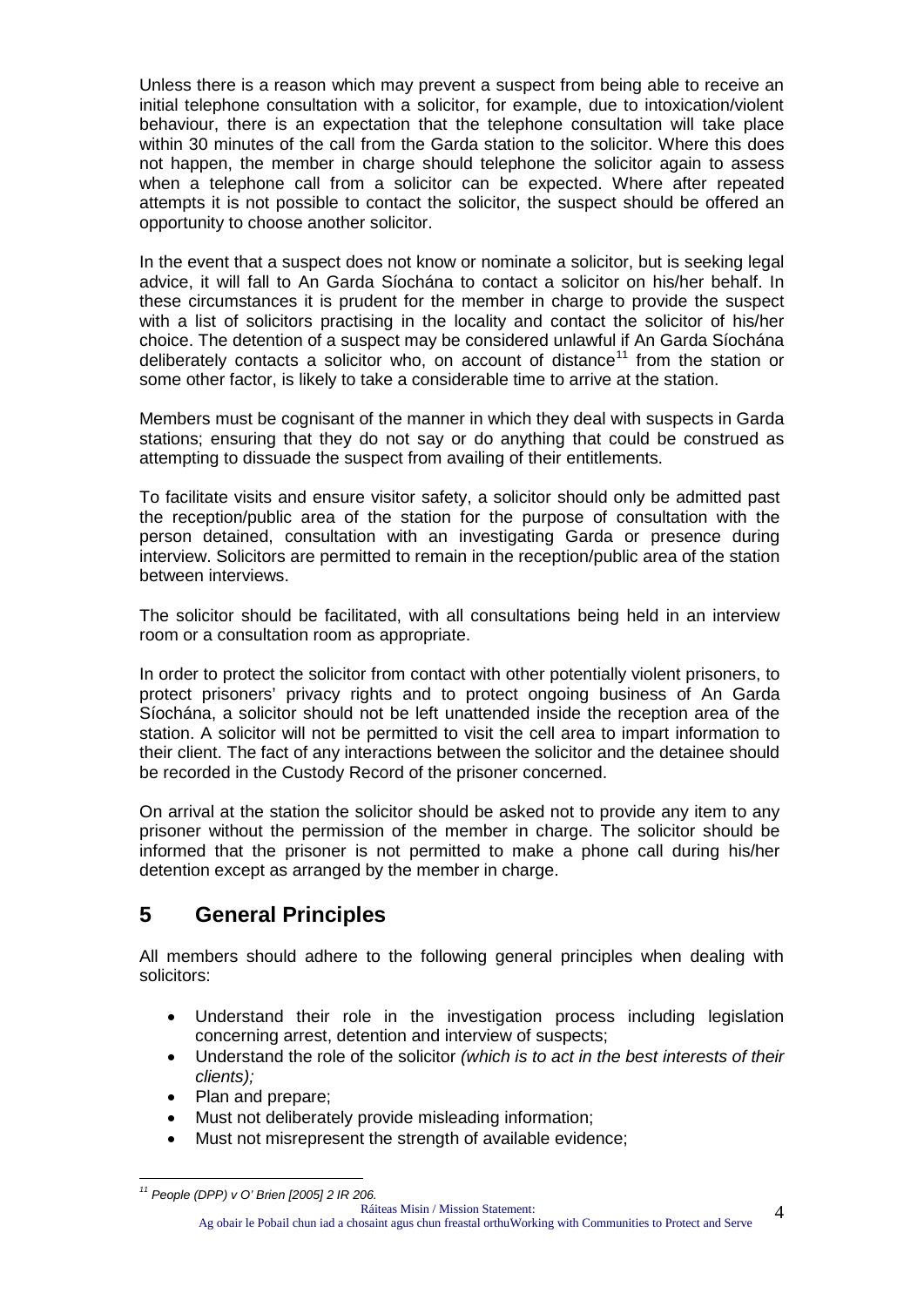- Must fully consider the likely effect of the provision of information;
- Must make a record of all information disclosed to the solicitor including the time of such disclosure.

This last point needs to be particularly emphasised as it may become a contentious issue in a subsequent trial. Ideally, the solicitor should acknowledge receipt of any documents disclosed.

## **6 Disclosure to Solicitor**

As a general principle solicitors will seek to obtain as much information as possible about the case. Members should be aware that solicitors may seek information which they consider essential to assist them to act in the best interests of their client. An Garda Síochána is not obliged to disclose any information that could prejudice an investigation. In this regard, the premature disclosure of information/details may sometimes impede or interfere with the investigation. It must be remembered that an interview is part of the investigation process and there must be some spontaneity about the actual interview. If information is handed out first, the suspect can make up his/her answers and there is no spontaneity about the matter.

The information which is readily available and which should as a general principle be provided to solicitors include the following:

- Confirmation of the suspect's identity;
- The alleged offence;
- The suspect's state of health or physical condition *(information concerning medical or vulnerability issues relating to the suspect which may have a bearing on the solicitor's contact with the suspect or have a bearing on the safety of the solicitor);*
- The names of the arresting member(s);
- Time of arrest;
- Reason for arrest;
- Time of arrival at the Garda station;
- Whether an interview has already taken place;
- When legal advice was first requested;
- Salient points admissions/denials made by the suspect;
- Any available material evidence provided it does not prejudice an investigation.

Solicitors should, where possible, be advised when samples are to be taken from their client. Ideally where samples have been taken, they should be mentioned in the next recorded interview as having been taken.

In the context of a suspect interview, it is very likely that investigating members/Senior Investigating Officer will be asked by solicitors to provide what is sometimes termed as *"pre-interview disclosure".* Members should be aware that any reference to pre-interview disclosure is distinct from disclosure before a hearing/trial, where An Garda Síochána has a duty to reveal all relevant evidence in an investigation. There is no legal requirement to have a meeting with a suspect's solicitor, or to provide information prior to interview. Whilst there is no requirement to meet or share information with a suspect's solicitor, not doing so may increase the likelihood of a 'no comment' interview, or interviews being interrupted by the suspect requesting a consultation with his/her solicitor. Matters of significance disclosed to a solicitor pre interview should be repeated at the commencement of the electronically recorded interview to avoid any dispute arising at a later stage.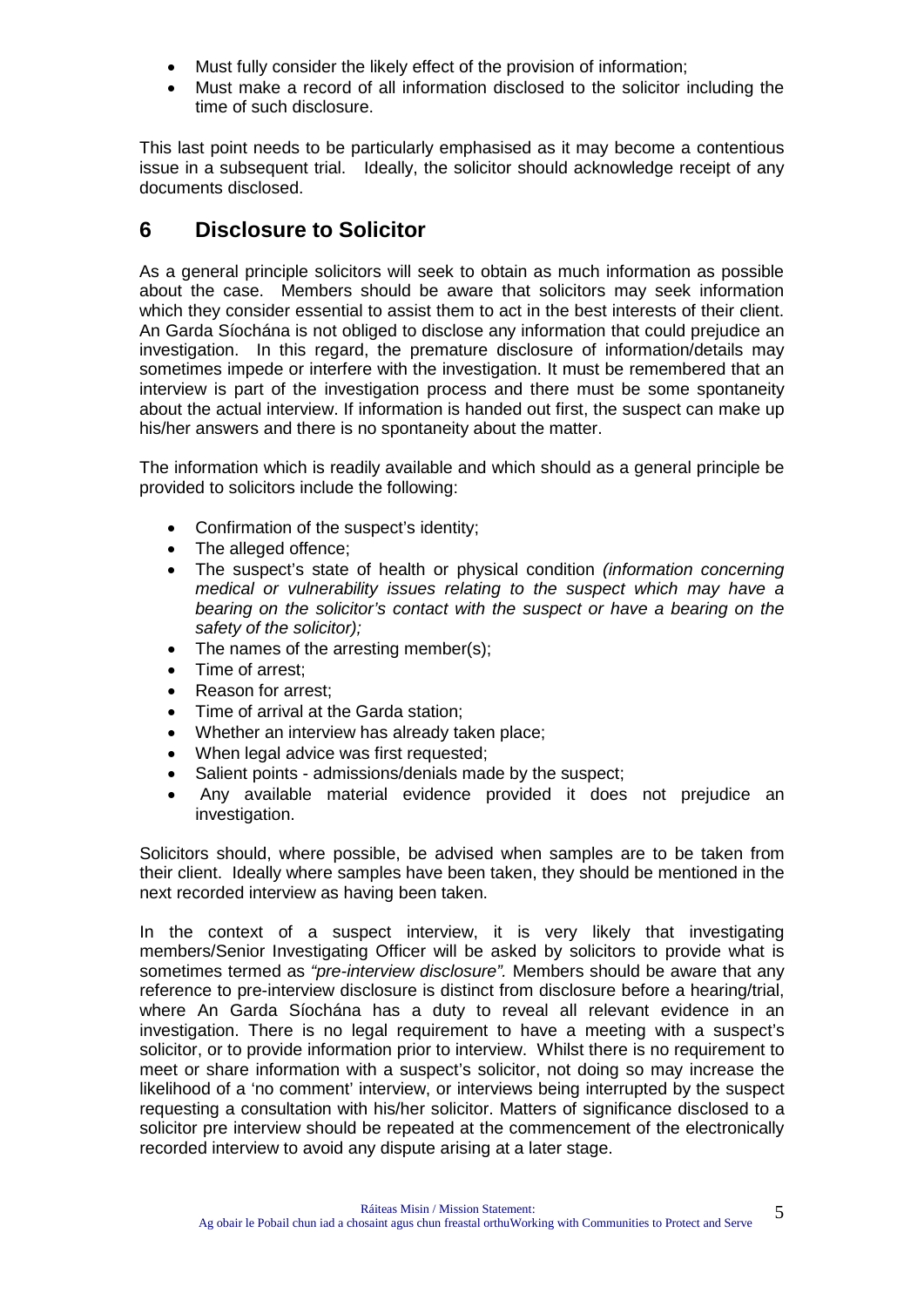It should be noted that An Garda Síochána is not obliged to provide a solicitor with copies of notes of interviews on an ongoing basis while a person is in Garda custody.[12](#page-3-0) Under the Custody Regulations, after a suspect has been released from Garda custody, the suspect and/or his solicitor is entitled to request and obtain a copy of the suspect's Custody Record. Section 56 of the Criminal Justice Act 2007 deals with the disclosure of interview tapes/DVD's.

# **7 Pre - Interview Briefing (Adverse Inference Interview)**

#### **7.1 Inference Provisions Requirements**

The adverse inference provisions provide that a detained person must be afforded a reasonable opportunity to consult with a solicitor where the adverse inference provisions have been invoked or are likely to be invoked. In addition, the operation of the inference provisions requires that the suspect must be informed of the intention to invoke/invocation of the inference provisions, reminded of his/her right to remain silent, must have explained to him/her in ordinary language the relevant inference provision(s) step by step to the suspect and their effect *(inform suspect that if he/she chooses to exercise his/her right to silence it may have consequences, in particular, that a court may use the failure/refusal to answer questions as evidence against the suspect. However, a person cannot be convicted of an offence if the failure or refusal to answer a question or questions is the only, or the main, evidence against the suspect*), must be informed that the member reasonably believes the facts may link the suspect to the offence and that an electronic recording will be/is being made of the interview, unless the suspect consents in writing to it not being recorded, and that it may be given in evidence if the suspect is brought to trial.

The opportunity to draw an adverse inference from a suspect's silence or refusal to comment will not however apply if the suspect has **not** been afforded a reasonable opportunity to obtain legal advice. A suspect is entitled to exercise his/her right to silence and it is for the solicitor to advise what they consider best.

#### **7.2 Planning and Preparation Stage - Pre - Interview Briefing**

During the planning and preparation stage of the pre **-** interview briefing the investigator should consider (i) What may be disclosed?, (ii) Why disclose and how it will affect the interview and investigation?, (iii) What should not be disclosed and why?, and (iv) How An Garda Síochána will engage with the solicitor?

#### **7.3 Provision of Information**

A pre **-** interview briefing with the investigator and the solicitor should take place prior to conducting an adverse inference interview. The provision of information in these circumstances should not be confused with the duty on the prosecutor to disclose all relevant material, post charge, which might reasonably be considered capable of undermining the case for the prosecution, or assisting the case for the defence. It is essential that during this briefing the investigator demonstrates knowledge of the relevant legislation and supporting case law in relation to the offence under investigation. If the solicitor attempts to enter into a debate over the admissibility of evidence or the questions the member intends putting to their client, the member should not engage in a discussion. The member should explain that the questions he/she intends asking are relevant to the investigation and the issue of admissibility may well arise in court at a later date if a prosecution ensues.

<span id="page-5-0"></span>Ráiteas Misin / Mission Statement: Ag obair le Pobail chun iad a chosaint agus chun freastal orthuWorking with Communities to Protect and Serve 6 *12Lavery v Member in Charge, Carrickmacross Garda station [1999] 2 IR 390.*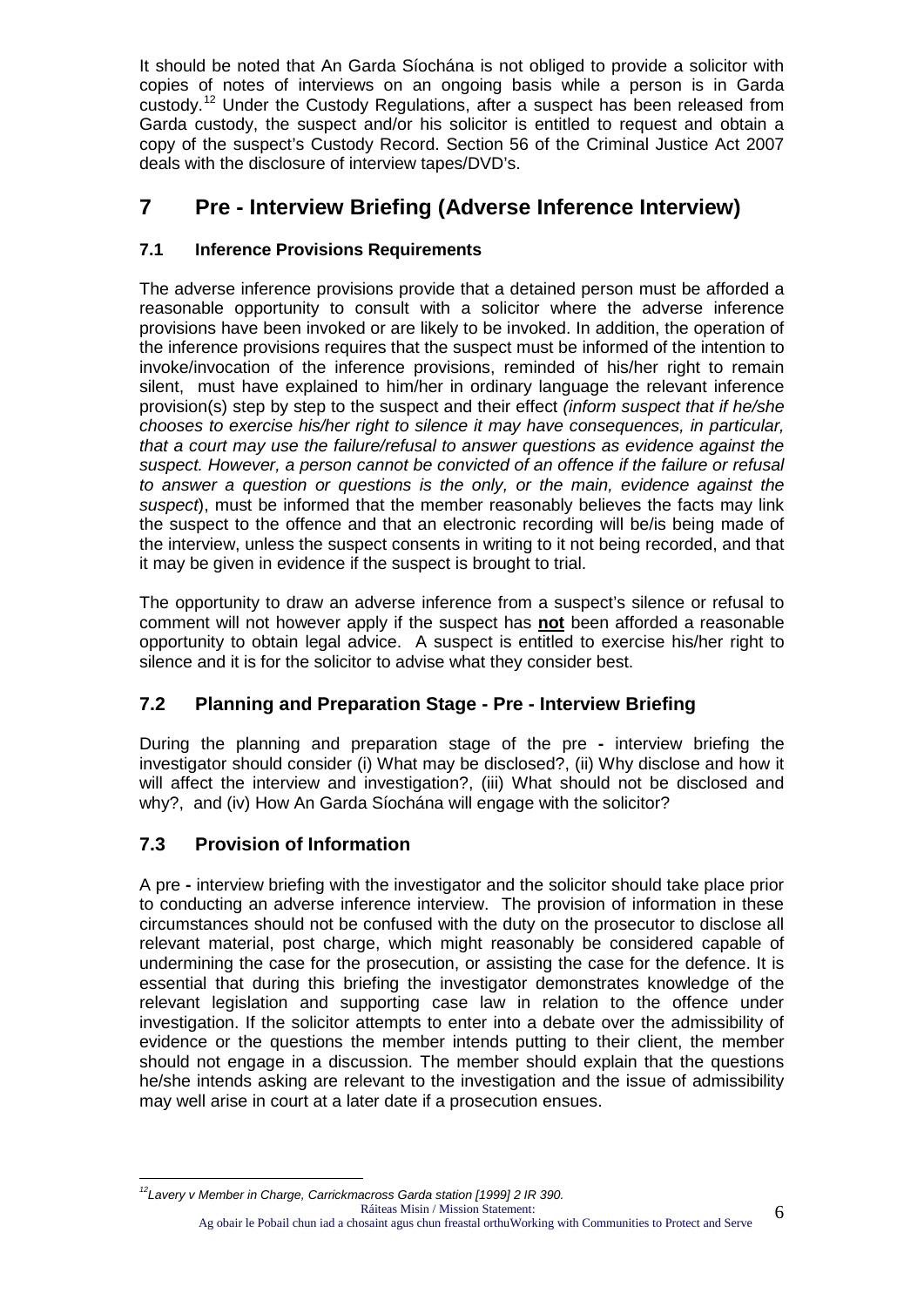The provision of information to a solicitor at a pre **-** interview briefing has its basis in the suspect's right to a fair trial. This does not mean that the member has to detail every aspect of what he/she has uncovered but enough information that enables the solicitor to perform his/her role without compromising the interview process. In this respect, where the relevant adverse inference provision(s) has been invoked or is likely to be invoked, the solicitor should be provided with **certain basic facts that contextualises the matters to which the questions are going to relate** in order for the solicitor to advise appropriately in relation to the suspect's decision to answer or remain silent.

#### **7.4 Recording Details of Briefing**

This briefing *(adverse inference interview pre briefing)* should if possible be electronically recorded using the suspect interview room electronic recording equipment. In the event that sufficient information is not provided, admissibility of silence or failure to comment may become an issue at trial. An overview of the operation of the inference provisions, inclusive of the pre - interview briefing and access to a solicitor, is set out at **Appendix A.** It is imperative that the time and details of the conversation with the solicitor and the information provided to him/her be noted as to what in fact was said and provided in order to obviate any potential issue arising later in Court. If the solicitor does not consent to the electronic recording, the solicitor should be asked for a countersigned receipt of the master copy of information and / or any document(s) disclosed to him/her.

# **8 Private Consultation**

The suspect's consultation with the solicitor is a privileged conversation and the suspect must, therefore, be afforded privacy in accordance with the Custody Regulations, the Constitution and European Convention on Human Rights, unless it is the case that the suspect is so unruly or aggressive that he/she is required to be placed in a cell immediately for his/her own and others safety. Clearly, privacy needs to be considered having due regard to safety and security concerns.

In the first instance, the suspect should be permitted to speak privately to the solicitor by telephone to provide instructions to the solicitor and receive advice. This initial private telephone consultation may indicate if a personal private, face to face, consultation will subsequently take place. A consultation with a solicitor should be in private but at a minimum take place in the sight but out of the hearing of a member<sup>13</sup>.

## **9 Waiver of right of access to a lawyer**

The right of access to a solicitor is the suspect's right. The suspect may say that they do not want a solicitor. In circumstances where a detained person waives his right of access to a solicitor, the waiver must be explicit, clear and documented. In the case of **Salduz v Turkey** 36391/02 [2008] ECHR 1542 (27 November 2008) at paragraph 59 it is stated that *"if it is to be effective for Convention purposes, a waiver of the right … must be established in an unequivocal manner and be attended by minimum safeguards commensurate to its importance."*

The suspect could waive their right of access to a solicitor altogether or say that they are content to consult the solicitor over the phone or that they do not want a solicitor present during interview. Members are reminded that the suspect is entitled to change his/her mind and have a further consultation or have a solicitor present at any time during their detention or questioning. In this respect, at the commencement of each electronically recorded interview, the suspect should be reminded on the record

<span id="page-6-0"></span>Ráiteas Misin / Mission Statement: Ag obair le Pobail chun iad a chosaint agus chun freastal orthuWorking with Communities to Protect and Serve *<sup>13</sup> Regulation 11 of the Custody Regulations.*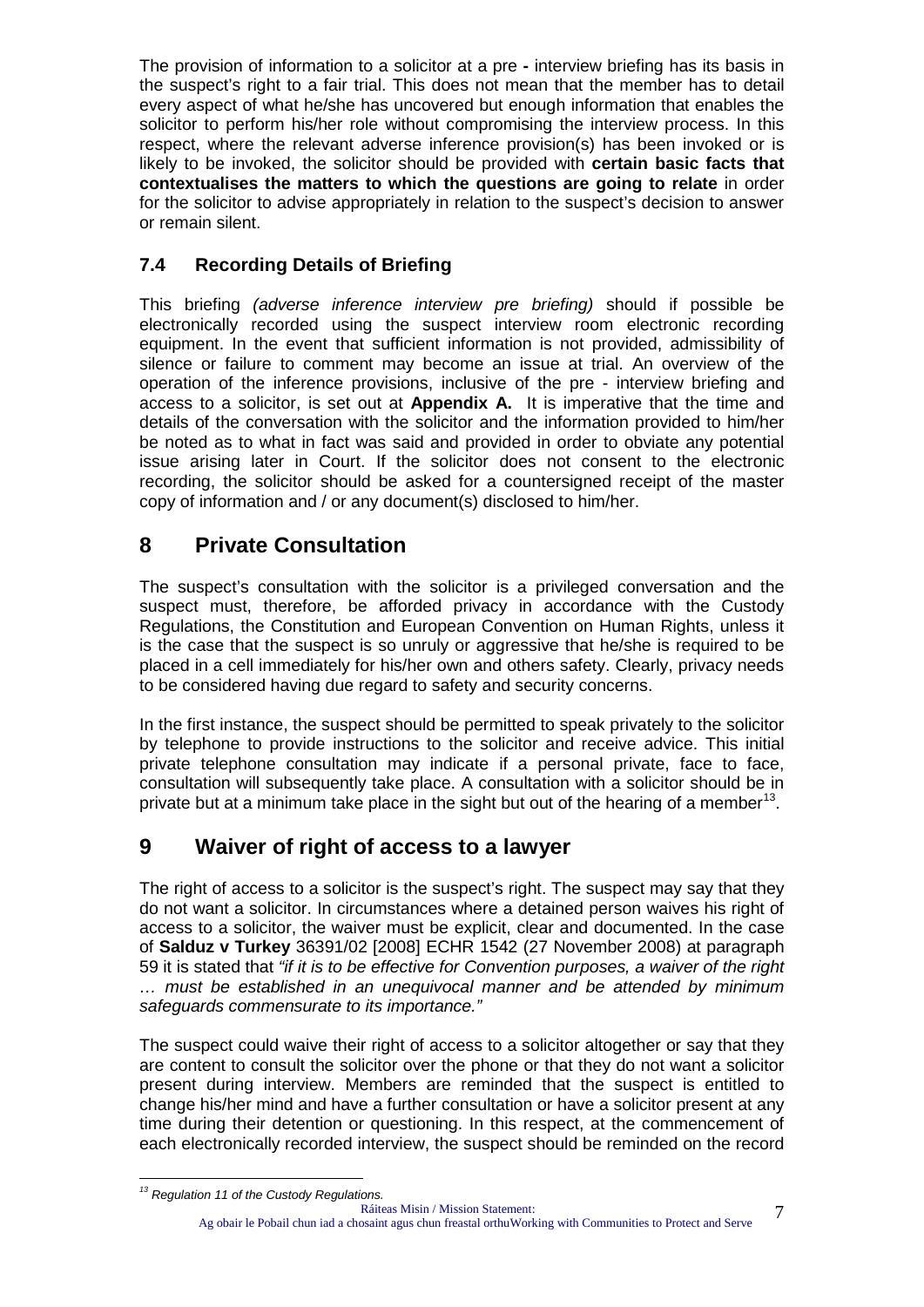of his/her right or preference and he/she should be requested to confirm that he/she has waived that right or preference and that he/she has the right to change his/her mind. When a suspect, having waived his/her right to consult a solicitor or preference of consultation by telephone or presence during interview, changes his mind and wishes to exercise that right or preference, the fact shall be recorded in the Custody Record and the member in charge will ensure that the solicitor chosen is contacted without delay.

# **10 Presence of Solicitor during Suspect Interviews**

The law did not provide for a right to have a solicitor present during interview.<sup>[14](#page-6-0)</sup> However, the Supreme Court indicated in the case of **People (DPP) v Gormley[15](#page-7-0)** that, in the future, the Court is likely to find that an arrested person has a right to have a lawyer present during Garda questioning. In light of the judgment in Gormley it is necessary to allow a solicitor to be present at interview if requested by the suspect. Furthermore, the Director of Public Prosecutions has advised that all suspects detained in Garda stations for questioning be advised, in advance of any questioning, that they may request a solicitor to be present at interview.

The practice regarding the presence of a solicitor during interview on the request of the arrested person will be as follows:

In relation to the seating arrangements of the solicitor, ideally the solicitor should sit within view of the camera immediately adjacent to the detainee/prisoner.

During the interview the arrested person's solicitor will be monitoring the interview process and may intervene during questioning. This may be to:

- Seek clarification.
- Challenge an improper question put to their client or the manner in which it was put,
- Advise their client not to reply to a particular question(s), or
- To request suspension of the interview if they wish to give their client further legal advice.

The solicitor cannot prevent the suspect from answering questions if they choose to do so. They cannot answer questions on their behalf or provide written replies for the suspect to quote, however, they can advise their clients not to answer certain questions or seek clarification in relation to same. The suspect may choose not to answer questions in an interview and may provide a prepared statement during the interview process or before charge. The statement or memorandum of interview should only be witnessed by members of An Garda Síochána present.

In circumstances where the solicitor has been provided access to their client to have a consultation, once the interview commences it would not be appropriate for the solicitor to stop the interview on every occasion after each question. If however a new avenue of inquiry or matter arises during interview, a solicitor could ask for a consultation to take place. Where a private consultation is acceded to during the course of an interview and the suspect and solicitor is provided with another room for that purpose by the member in charge, the tapes/DVD's may continue to run while the interviewing members remain in the interview room as long as it is not anticipated or expected that the consultation would be lengthy. At the end of the short private consultation it should be stated that the private consultation is over. It is envisaged

*<sup>14</sup> Lavery v Member in Charge, Carrickmacross Garda station [1999] 2 IR 390; J.M v Member in Charge of Coolock Garda station, 3rd May 2013, High Court, Mr Justice Garrett Sheehan; Also noted in People (DPP) v Gormley, 6th March 2014, Supreme Court, Mr Justice Clarke, para 5.5.*

<span id="page-7-1"></span><span id="page-7-0"></span>Ráiteas Misin / Mission Statement: *<sup>15</sup> 6th March 2014, Supreme Court, Mr Justice Clarke, para 9.10 and Mr Justice Hardiman, para 3.*

Ag obair le Pobail chun iad a chosaint agus chun freastal orthuWorking with Communities to Protect and Serve 8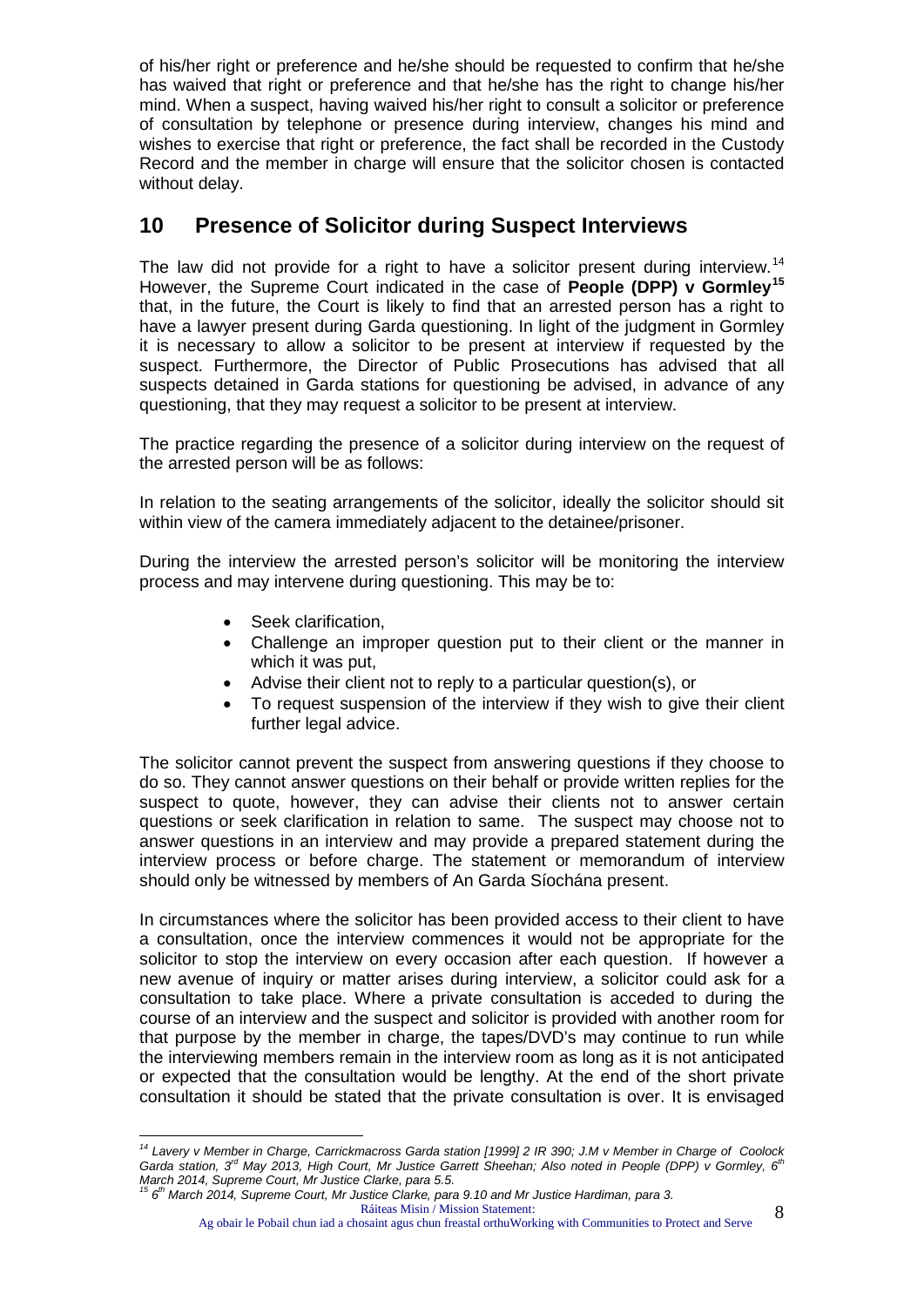that the short private consultation should not take any longer than 10 minutes. The investigating members need to be careful not to talk about the case or aspects of the case while the tape/DVD is running.

In circumstances where the solicitor has to leave the interview due to prior commitments or difficulties, the suspect should be advised that they are entitled to consult another solicitor.

Breaks should be dealt with in a practical way between the interviewing Gardaí, the solicitor and the detainee.

Should the solicitor raise an issue in relation to the fitness of their client for questioning before or during a recorded interview, the member in charge should be invited to deal with the matter on the same basis as they would deal with these types of issues at present, i.e. call a medical practitioner and have the detainee assessed. Please be advised that the services of Professor Harry Kennedy are available to the medical practitioner should he/she require further professional opinion.

A solicitor may be required to leave the interview room by the investigator where the solicitor's approach or conduct prevents or unreasonably obstructs proper questions being put to the suspect or prevents the suspect's response(s) from being recorded by talking over them or constantly interrupting them when they are trying to respond.

If the interviewer considers a solicitor is acting in such a way, they will stop the interview, report the matter to the member in charge and seek prior authorisation of the Superintendent, or Inspector if the Superintendent is not readily available, to require the solicitor to leave the interview room. After speaking to the solicitor, the Superintendent or Inspector, as the case may be, will decide if the interview should continue in the presence of that solicitor. If they decide it should not, the suspect will be given the opportunity by the member in charge to consult another solicitor before the interview continues and that solicitor given an opportunity to be present at the interview. The decision to require a solicitor to leave the interview room will be a measure of last resort.

The Superintendent or Inspector, as the case may be, making the decision to require a solicitor to leave the interview room must be in a position to be able to satisfy a Court subsequently that the decision was properly made.

A solicitor who disrupts an interview should be reported to the Law Society for unprofessional conduct.

These matters shall be recorded in the Custody Record.

#### **11 Conflict of Interest or Multiple Suspects**

Where two or more suspects are at a Garda station in relation to the same incident or incidents, the solicitor must decide for himself/herself whether a conflict exists. The decision whether a conflict of interest exists is not a matter for An Garda Síochána.

Likewise where two or more suspects are at a Garda Station in connection with unrelated matters and request the same solicitor it is for the solicitor, to decide whether it is practicable to advise both or if there is a risk of one suspect being prejudiced.

A solicitor cannot dictate Garda plans in relation to the sequencing of their interviews. If such a difficulty arises, the solicitor will have to nominate which detainee they will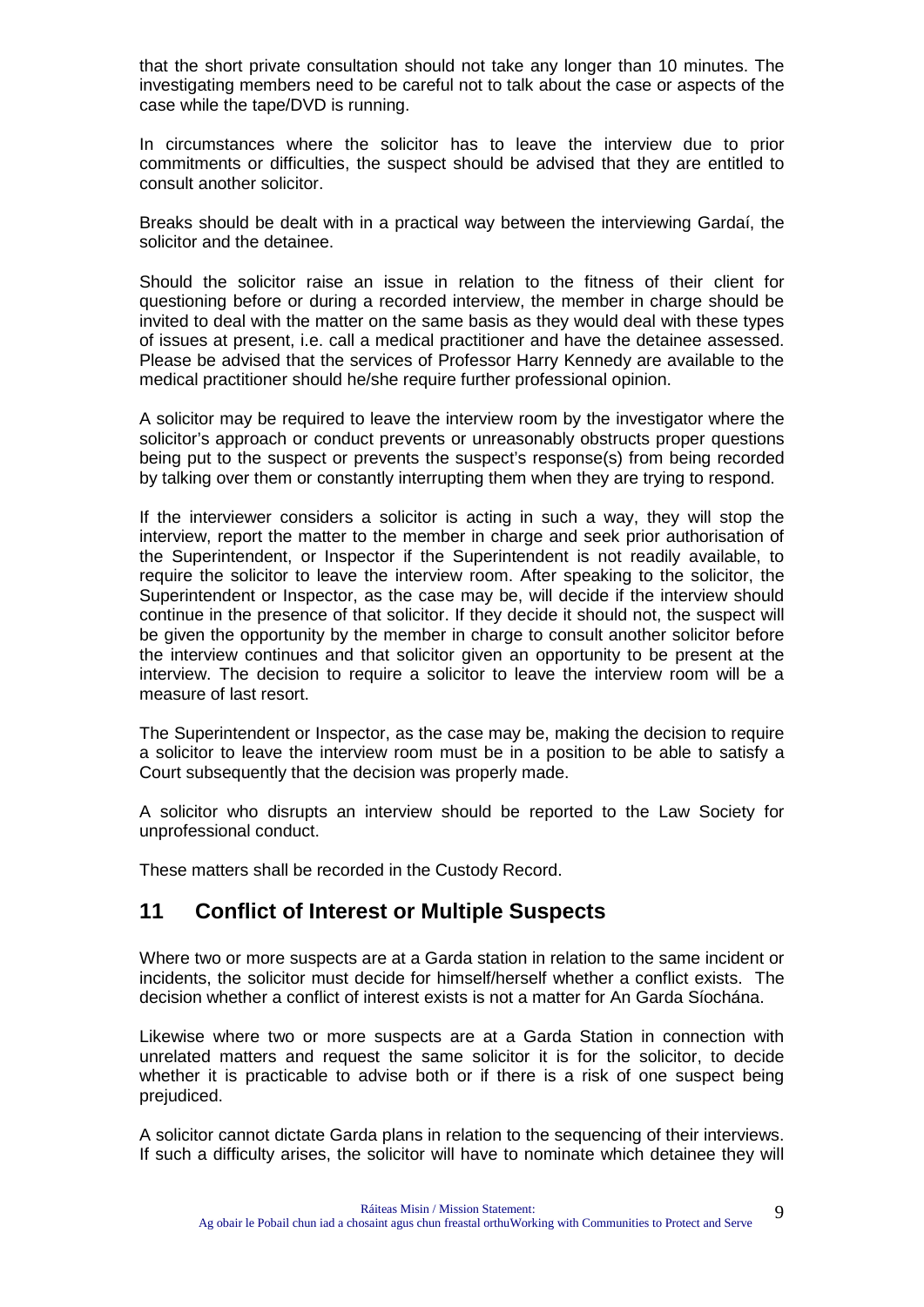be advising and the other detainees can be advised to seek access to another solicitor.

#### **12 Standards of Conduct for Solicitors**

Solicitors, like An Garda Síochána, who provide particular services, are regulated in what they do. The rules or principles of good conduct by solicitors are contained in *["A](http://agsportal.gardais.ie/Documents/Policy%20and%20Procedures/Guideline%20Documents/Crime/Arrests%20-%20Detentions/Access%20to%20a%20Solicitor/A%20Guide%20to%20Good%20Professional%20Conduct%20for%20Solicitors%203rd%20Edition%202013.pdf)  [Guide to Good Professional Conduct for Solicitors,](http://agsportal.gardais.ie/Documents/Policy%20and%20Procedures/Guideline%20Documents/Crime/Arrests%20-%20Detentions/Access%20to%20a%20Solicitor/A%20Guide%20to%20Good%20Professional%20Conduct%20for%20Solicitors%203rd%20Edition%202013.pdf) 3rd Edition, 2013"* which is available on the Garda Portal. In this regard, the rule of confidentiality and the rule in relation to conflict of interest between two clients are set out in the following terms:

#### **12.1 Confidentiality**

*"The professional rule of confidentiality is wider than legal privilege and applies to all communications passing between a solicitor and their client, and to the existence of the relationship. It is also an implied term of the contract for legal services between the solicitor and the client.*

*Any matter relating to a client's affairs can only be disclosed with the consent of the client, by the direction of a court or to a body requiring disclosure while exercising its statutory powers.*

*The solicitor's professional duty of confidentiality should override a solicitor's inclination as a dutiful citizen to report any matter to the authorities or to cooperate with them against the interest of the client." [16](#page-7-1)*

#### **12.2 Conflict of Interest between two clients**

*"If a solicitor, acting with ordinary care, would give different advice to different clients about the same matter, there is a conflict of interest between the clients, and the solicitor should not act for both. The solicitor is also likely to have a conflict if either client could reasonably take exception to what the other client has asked the solicitor to do.*

*Acting in a conflict of interest situation may involve the solicitor in a breach of the duty of undivided loyalty owed to each client, a breach of the duty to make*  full disclosure to each client in a matter, or a breach of the duty of *confidentiality owed to each client.*

*A solicitor owes a duty to a client to disclose all relevant information to him. This follows from the fact that the solicitor is the agent of the client, who is the principal. In practice, this means that a solicitor must be careful not to accept information that is to be kept confidential from the client.*

*Where there may be a conflict of interest, it is a matter for the judgment of the solicitor whether or not he should act, based on the professional duty owed by a solicitor to every client. It is not a matter for the judgment of the clients."[17](#page-9-0)*

Ag obair le Pobail chun iad a chosaint agus chun freastal orthuWorking with Communities to Protect and Serve 10

<span id="page-9-0"></span>*<sup>16</sup> A Guide to Good Professional Conduct for Solicitors, 3rd Edition, 2013. p30, para 4.4. <sup>17</sup> A Guide to Good Professional Conduct for Solicitors, 3rd Edition, 2013. p17, para 3.2.*

Ráiteas Misin / Mission Statement: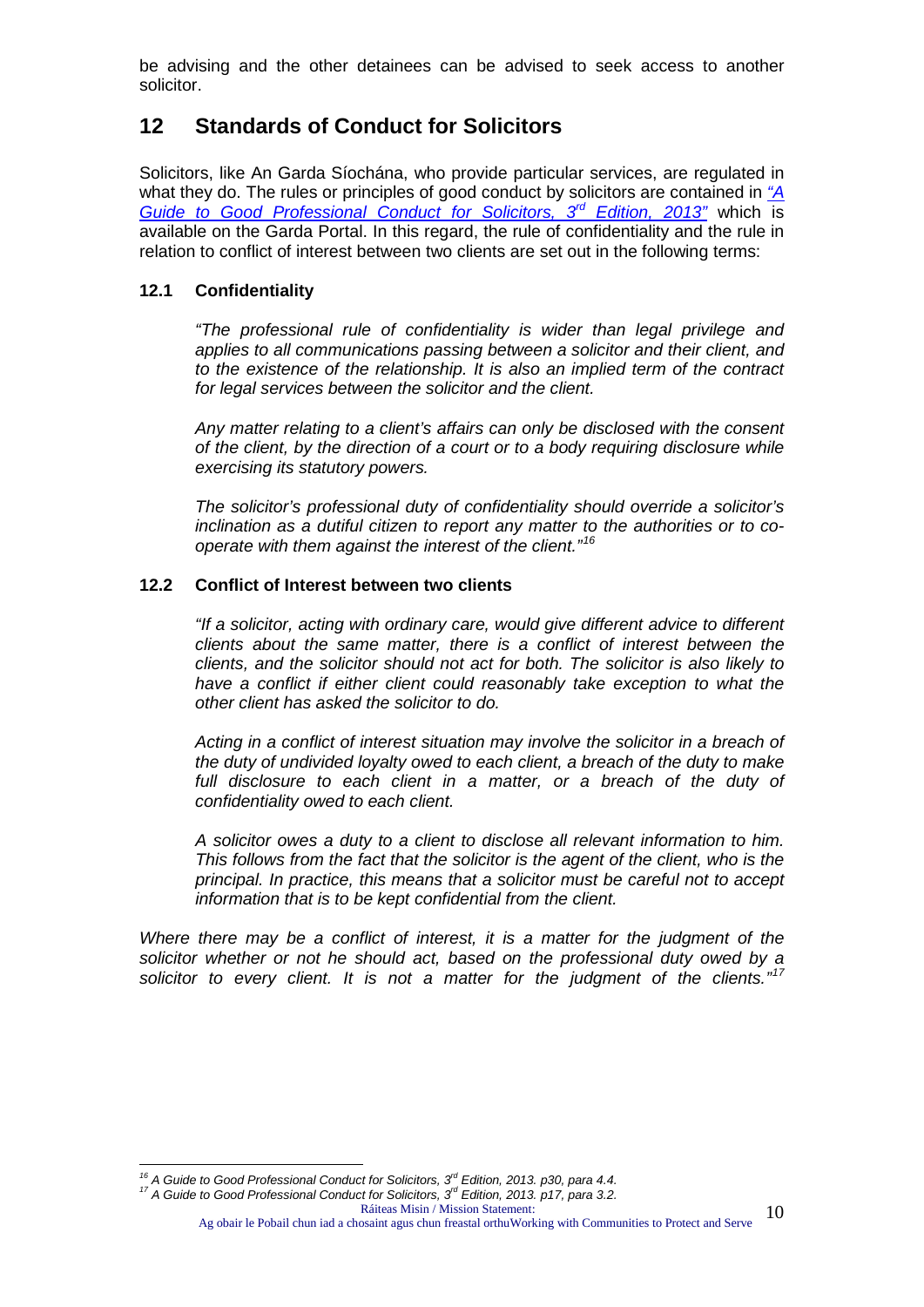# **13 Communication Devices**

Prior to commencement of a consultation or an interview, attending solicitors should be requested by the member in charge to switch off their mobile phone or other communication/electronic devices for reasons of safety and security.

On commencement of an electronically recorded interview, the member conducting the interview should request that the solicitor confirm that any mobile phone or other communication/electronic devices in his or her possession is switched off. This applies to all other persons present including members of An Garda Síochána.

However, in exceptional cases it may be necessary to permit members and solicitors to leave their mobile phones on silent for the purpose of dealing with urgent matters. This will be a decision for the member in charge on a case by case basis.

## **14 Use of Interpreter by Suspect's Solicitor**

The guidelines for use of an interpreter by a suspect's solicitor is provided for in the following document which is available on the Garda Portal **"***A Guide for members of An Garda Síochána using Interpreters and Translation during Criminal Investigations*." In this respect, the interpreter being used by An Garda Síochána to interview a suspect can be used by the suspect's solicitor to assist in the giving of legal advice. If the suspect and/or solicitor object to the use of the interpreter, the suspect/solicitor will be advised to make their own arrangements for an interpreter. An Garda Síochána will provide a reasonable opportunity for a further interpreter to be located. If no interpreter is present and a solicitor is of the opinion that one is required in order to facilitate the giving of legal advice, then that solicitor must arrange for the interpreter to be present.

## **15 Presence of Solicitor During Identification Parade**

In conducting a formal identification parade, members of An Garda Síochána should be conscious of the need to ensure that procedures are fair and seen to be fair. A suspect may have a solicitor or friend present at the formal identification parade. The role of a solicitor during an identification parade is to ensure the interest of the suspect is protected and to ensure An Garda Síochána observe the rules concerning the Conduct of Formal Identification Parades. The member conducting the identification parade should record every circumstance connected with the parade, including any statement or request made by the suspect.

#### **16 Review**

This Code of Practice will be reviewed by An Garda Síochána in 12 months from the date of publication. The Director of Public Prosecutions and the Law Society of Ireland will be consulted as part of the review.

## **17 Human Rights**

The fundamental principle underpinning this Code of Practice is that *any action taken by a member of An Garda Síochána must comply with the fundamental principles of legality, necessity, proportionality and accountability and be applied in a non-discriminatory manner.*